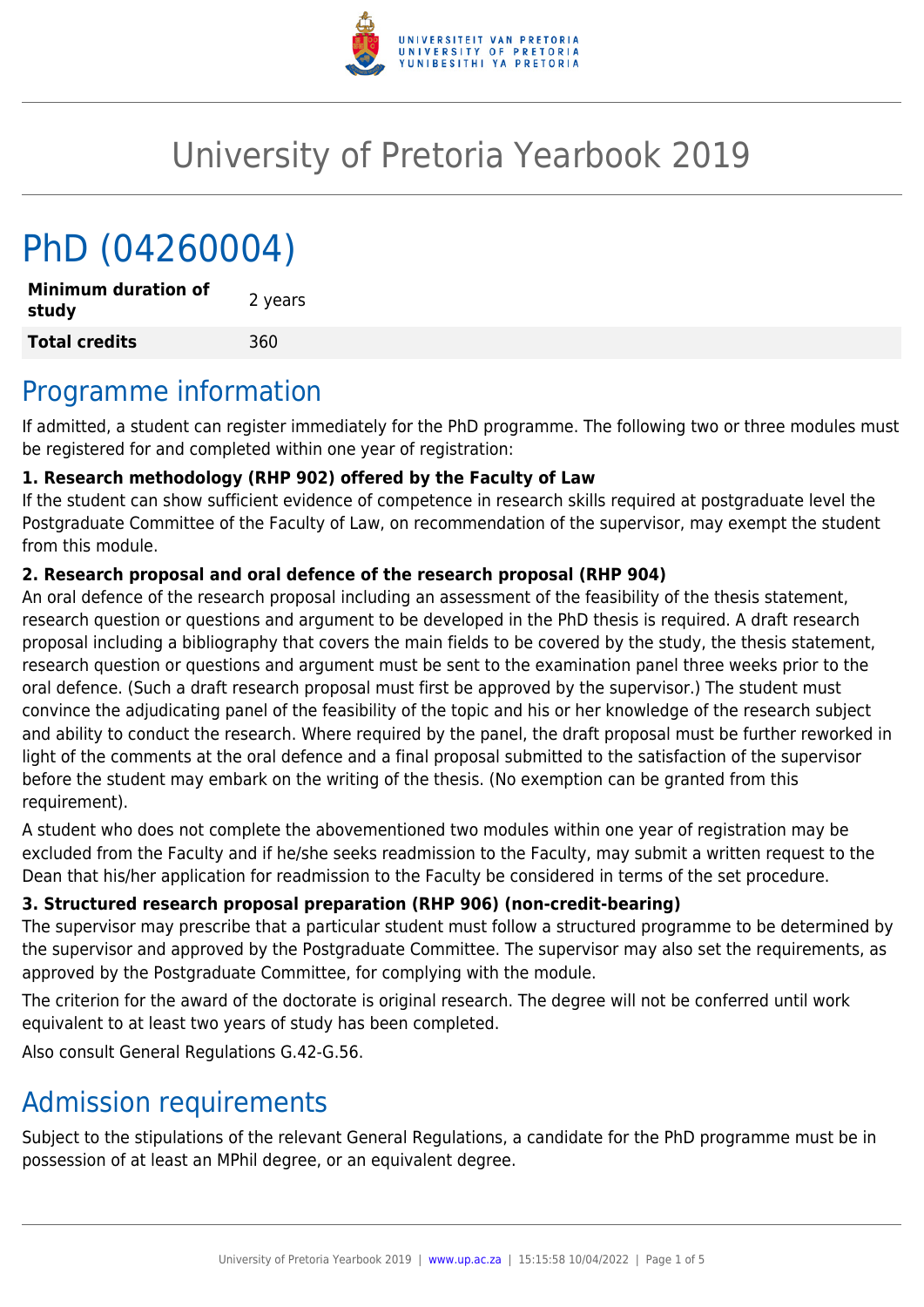

Where applicable a candidate must apply to SAQA for an evaluation of their foreign qualification.

The Faculty Board may grant exemption from the above conditions.

A candidate for the DPhil PhD programme must submit a writing portfolio consisting of the MPhil minidissertation/dissertation and/or other recent research-based essays, assignments or the like, as well as a letter of motivation and a preliminary research statement (an 800 word description of the proposed research field indicating a research topic, the broad scope of the proposed study, a tentative research problem and an indication of how the proposed doctorate will contribute to scholarship in the relevant field).

A candidate will only be admitted to the PhD programme if he/she obtained at least 65% (or the equivalent of this mark) for the dissertation or mini-dissertation of the preceding master's degree (or an equivalent degree). Where an average of below 65% was achieved, the student may be admitted on recommendation of the relevant head of department after consultation with potential supervisor(s) and consideration of other factors, including relevant work experience, other academic qualifications and any relevant professional admission examination.

A candidate will only be admitted to the PhD programme if the Faculty can provide a suitable supervisor in light of the applicant's preliminary research statement and writing portfolio. If the potential supervisor is not satisfied with the preliminary research statement, the potential supervisor should assist the candidate in developing and formulating a research statement before a final decision on admission to the programme is taken.

Where a potential supervisor declines to accept a candidate for a reason other than the lack of capacity (current supervision load or lack of relevant expertise), the dean on advice of the postgraduate committee may issue appropriate directives to the relevant head of department (such as obtaining the input of an independent expert) before making a final decision.

The dean, on advice of the postgraduate committee, may advise a candidate to enrol for the MPhil: Research programme instead of the PhD programme.

# Additional requirements

Subject to the stipulations of the relevant General Regulations, a candidate for the PhD programme must be in possession of at least an MPhil degree, or an equivalent degree.

Foreign qualifications are subject to SAQA evaluation.

The Faculty Board may grant exemption from the above conditions.

A candidate will only be admitted to the PhD programme if he/she complies with a standard of competence in applicable subjects as determined by the head of department, also taking into account the candidate's academic record and any applicable experience.

A candidate will only be admitted to the PhD programme if the Faculty can provide a suitable supervisor in light of the applicant's preliminary research proposal.

# Pass with distinction

# **Thesis and article**

The PhD degree is conferred by virtue of a thesis, and an oral defence of the thesis. The topic of the thesis must be relevant to a discipline in the field of legal studies, and be approved by the Dean. (See the relevant General Regulation for finalisation of the thesis.) The final copy of the thesis must be accompanied by a proof of submission of an article to an accredited journal. The article must be based on the research that the student has conducted for the thesis and be approved by the supervisor.

### **Agreement**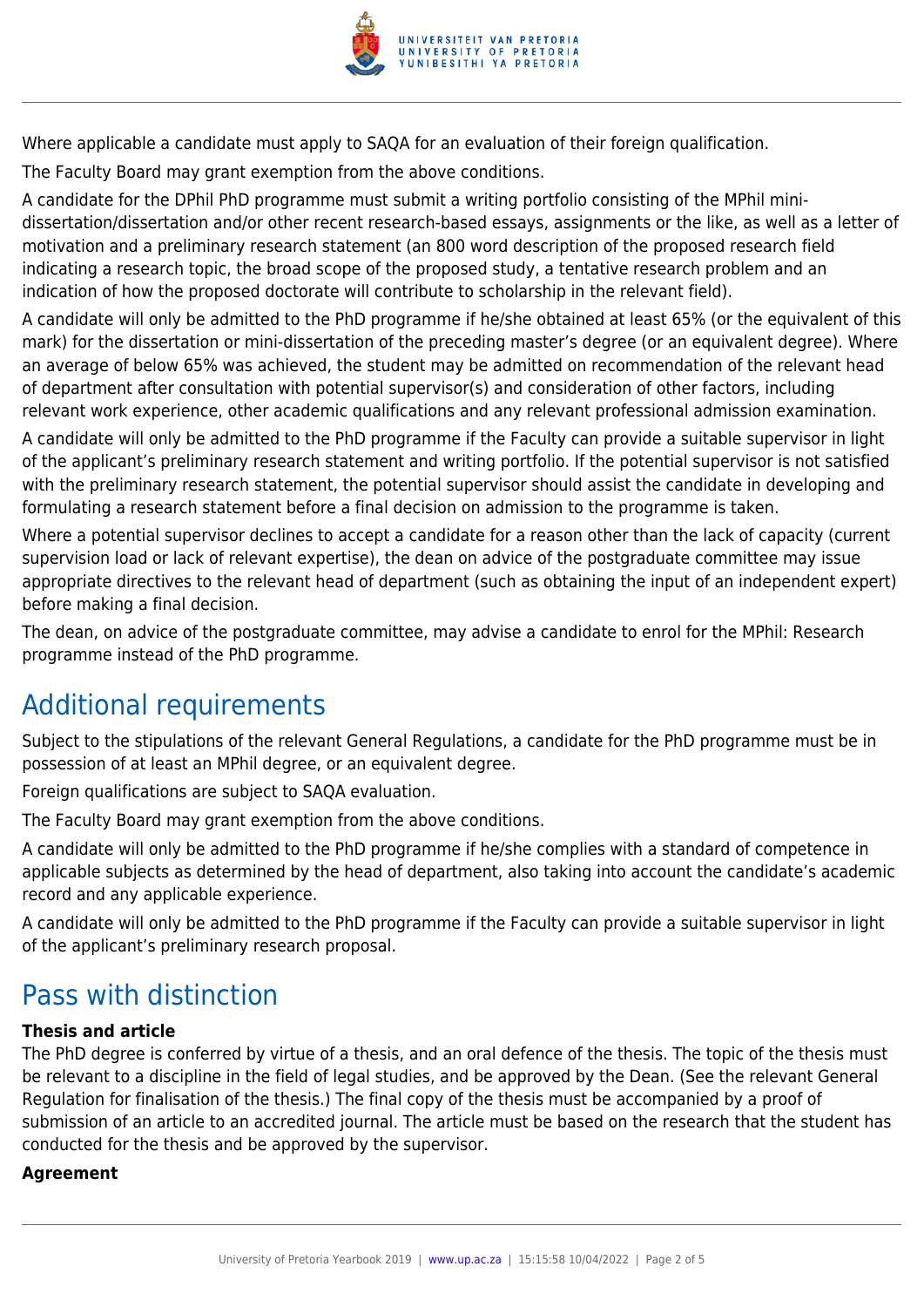

A written agreement between the student and supervisor should be signed. The document serves as the basis for the interaction between the student and the supervisor. It indicates their individual roles, responsibilities and expectations and making it clear that they are entering into a binding undertaking with each other. The supervisor has the responsibility to ensure that the thesis is properly prepared by the student.

### **Oral defence of the thesis**

After receipt of the reports of the external examiners, the examiners' recommendations in terms of G.50.4(d)(ii) which are preliminary in nature, must be subjected to the successful completion of revisions as required by the examiners and recommendations of the Postgraduate Committee. In exceptional cases and when recommended by the HOD and/or supervisor, the Postgraduate Committee may require that the candidate be called for an oral examination to question or to confirm these revisions and recommendations. The Postgraduate Committee may also require an oral examination when the examiners' reports do not reflect substantial consensus.

The supervisor may also arrange a public lecture on the topic to be presented by the candidate. The public lecture as such will not have a bearing on the outcome of the thesis.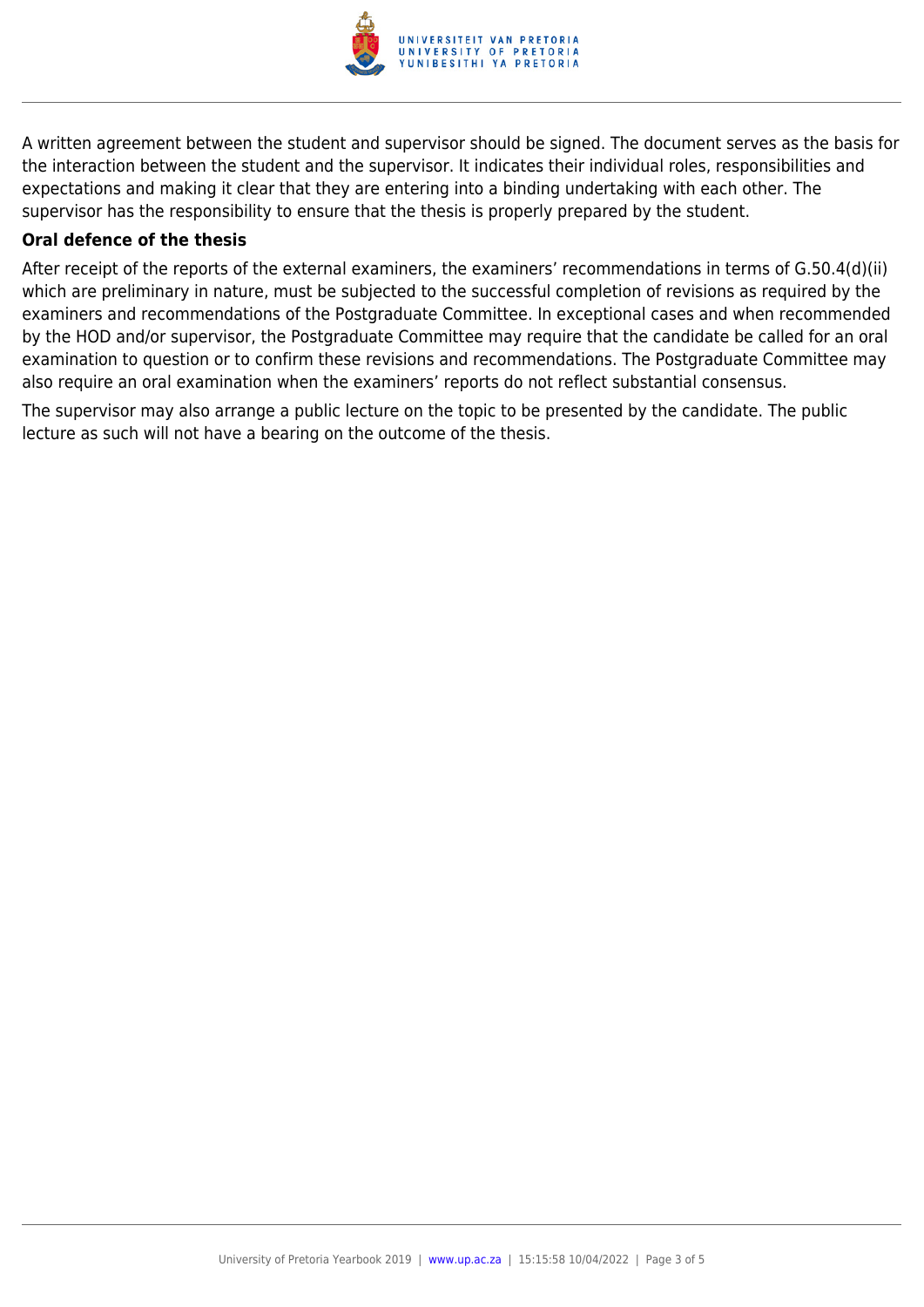

# Curriculum: Year 1

**Minimum credits: 360**

# **Core modules**

## **Thesis: Law 990 (DPI 990)**

| <b>Module credits</b>         | 360.00                         |
|-------------------------------|--------------------------------|
| <b>Prerequisites</b>          | No prerequisites.              |
| Language of tuition           | Module is presented in English |
| <b>Department</b>             | Law Deans Office               |
| <b>Period of presentation</b> | Year                           |

# **Research methodology 902 (RHP 902)**

| <b>Module credits</b>         | 5.00                           |
|-------------------------------|--------------------------------|
| <b>Prerequisites</b>          | No prerequisites.              |
| <b>Contact time</b>           | 40 seminars                    |
| <b>Language of tuition</b>    | Module is presented in English |
| <b>Department</b>             | Law Deans Office               |
| <b>Period of presentation</b> | Semester 1 and Semester 2      |

### **Module content**

(a)Planning and organising a research project

- (b) Drafting a research proposal: Hypotheses and Research question
- (c) Theory in research and Methodological approaches to legal research
- (d) Language
- (e) Citation and ethics of citation
- (f) Drafting of chapters and presentation
- (g) Substantive themes in legal research

# **Research proposal and oral defence of the research proposal 904 (RHP 904)**

| <b>Module credits</b>  | 5.00                           |
|------------------------|--------------------------------|
| <b>Prerequisites</b>   | No prerequisites.              |
| Language of tuition    | Module is presented in English |
| <b>Department</b>      | Law Deans Office               |
| Doriad of procontation | Voor                           |

**Period of presentation** Year

## **Module content**

Research proposal and oral defence of the research proposal. A draft proposal must be approved by the supervisor. The student must convince the adjudicating panel of the feasibility of the topic and his or her knowledge of the research subject and ability to conduct the research. This module must be completed within one year after registration.